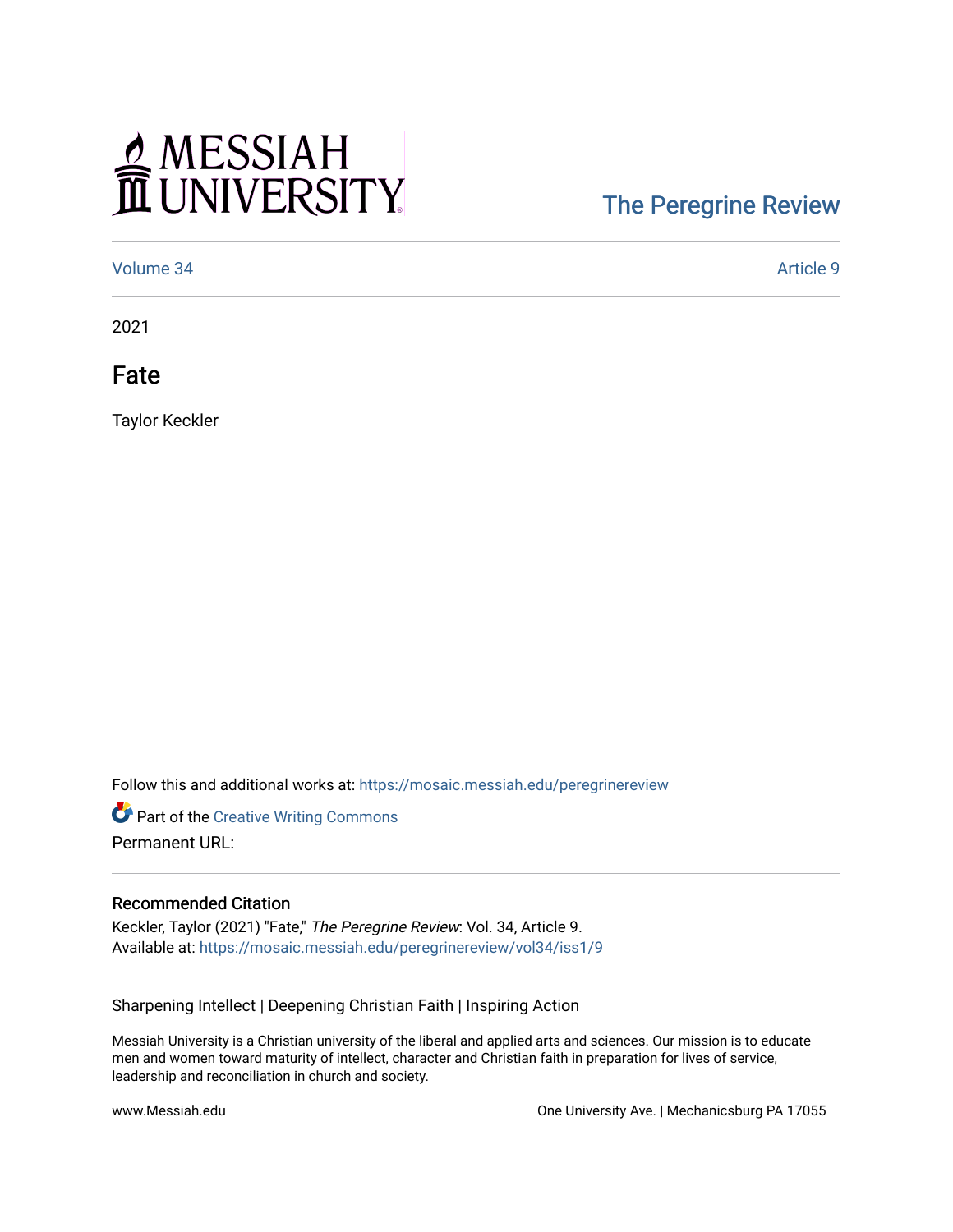Fate Taylor Keckler

We were eighteen, When you dropped me off At my door , For the first time.

Nineteen, when we shared Our favorite books, lab reports, And songs.

We were standing outside our cars, Four years later - You grinning in the way That made the skin by your almond eyes Crinkle, And your arms full with boxes Of my belongings…

It was then that I realized, No matter who walked into my life, Matched my stride, Held my hand, Pushed-That it was you. It would always be you. When it felt like our lives were like the Red strings of fate: Intermingling, running with one another , Connected, and always would be.

Since the first moment I met you- You felt like home.

I have never experienced a Twin soul of the sort. Four years of random memories. Of bald caps, and run-ins, The same classes, and dorms,